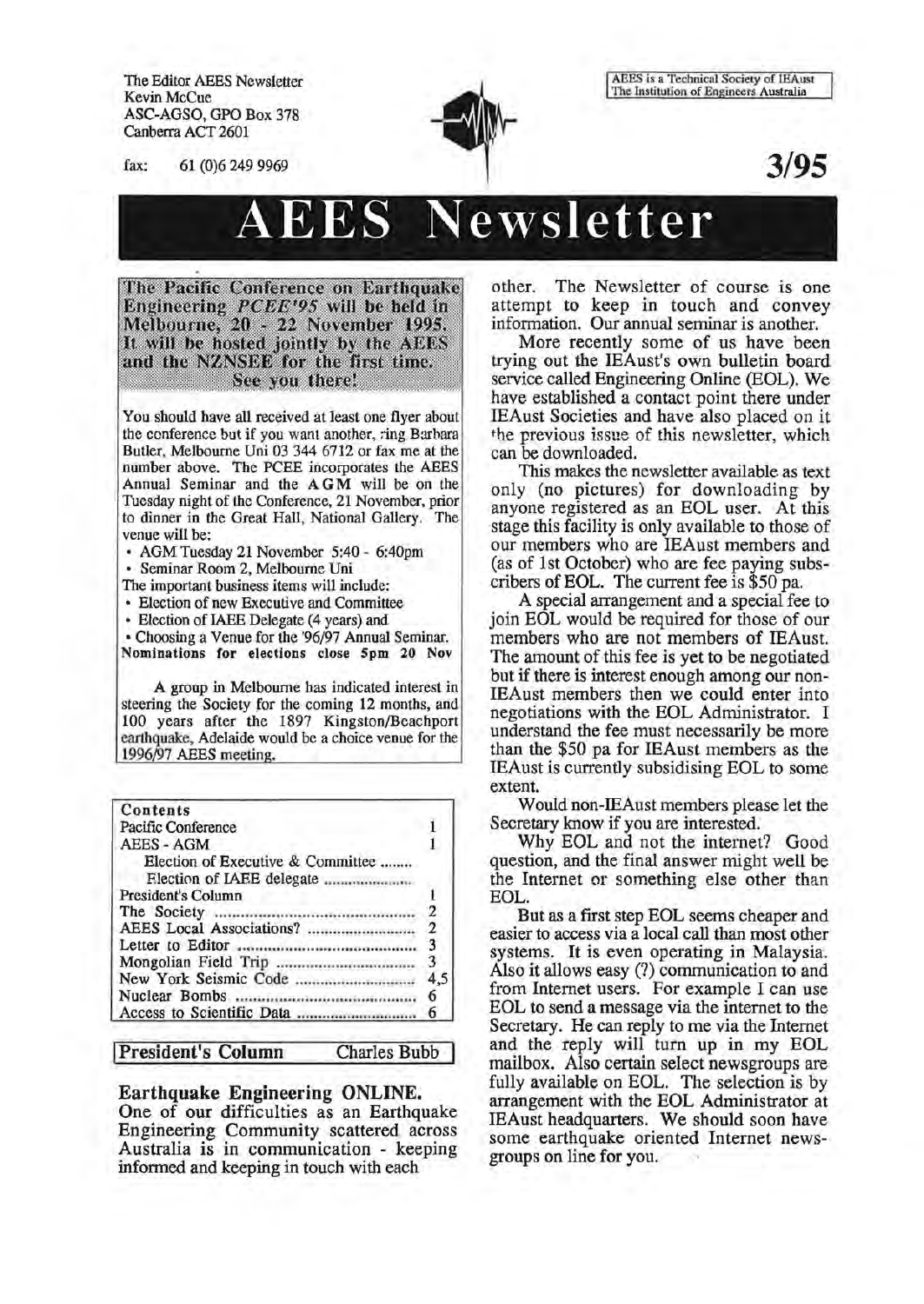The system EOL uses, called First Class, is primarily for Macintosh users. The next best is to use Windows 3.1 or Windows 95 to access EOL. Anyone still using DOS as I do is left floundering with a Command Line User Interface (CLUI). I am still grappling with this CLUI system and cannot recommend it to anyone. However as almost everyone seems to use Windows or the Mac that should not be a problem to most people. I shall probably give in and use Windows real soon.

So let us try for the time being to use EOL and through it the internet if you are already on it. From what I have seen so far it will be easy enough to transfer/migrate to another online service if that proves to be necessary.

The important thing is to get started - so<br>you online on (Earthquake) see you online on (Earthquake) ENGINEERING ONLINE.

This will be my last President's Column in the newsletter. After 5 years as President with Kevin McCue as Hon. Secretary and David Rossiter as Hon. Treasurer we have decided not to stand again for those positions and to make way for new candidates.

We each hope to continue to help the Australian Earthquake Engineering Society in other ways. For example, if all agree, I will be available to serve in a new position of Immediate Past President to assist the new Executive. I propose to help in the new field of ONLINE services and with the newsletter. In this way I will hope to keep in touch with our Earthquake Engineering Society as it grows and evolves.

See you all in Melbourne for PCEE95 our first International Conference.

# Cfiarfes

!The Society David Rossiter (Treasurer)

*The AEES subscription year is from 1 Dec to 30 November. It is difficult and expensive to send each of our 300+ members an individual reminder that fees are due so please help us by sending your subscriptionfor 1996197 to AEES now (address above) QL renew through IEAust's annual subscription system by marking AEES your preferred Society. If you change address please advise me or the Secretary* , *many newsletters are returned.* If *you know a member who is not receiving the newsletter please advise me.* 

#### Letter to the Editor

In his brief report on the Hanshin Earthquake - 1995 published in AEES Newsletter 2/95, George Walker is keen to dispel a so-called myth in relation to short period buildings and soft soil effects. Even if it is a myth, I don't believe that the Kobe earthquake dispels it. Rather, what the Kobe earthquake shows is that if you have a top-heavy structure with no effective means of carrying lateral forces produced by earthquakes then the structure will collapse in an earthquake. As clearly indicated in Mike Griffith's report (also Newsletter 2/95) this is what happened to traditional houses.

A recent paper by Dowrick et  $al<sup>1</sup>$  which reports damage ratios for houses in the  $M_W$  7.8 Hawkes Bay earthquake of 1931 notes, inter alia, that 'the least damage (to houses) was experienced on soft ground.' Maybe the myth is mythical? Yours sincerely<br>W H Boyce 20 July 1995

Kinhill, Cameron Macnamara

1 Dowrick et al 'Damage ratios for houses and microzoning effects in Napier in the magnitude 7.8 Hawkes Bay, New Zealand earthquake of 1931. Bull NZNSEE Vol28, No 2, June 1995.



AEES Local Associations - David Rossiter AEES has about 350 members spread throughout the world in about a dozen countries. There may be individuals who are interested in forming local groups or associations of AEES. These groups could be formal or informal depending on needs. We have had a strong interest in Melbourne for several years, and recently Bill Buckland of Multiplex in Sydney has expressed interest in seeding a group in Sydney.

Bill has offered to arrange an initial contact meeting for interested persons in the Sydney area. Bill's address is: c/o Multiplex, 1 Kent St, Sydney NSW 2000, phone: 02 256 5000.

Is anyone interested in doing likewise in other cities such as Adelaide, Perth, Brisbane, Darwin, Hobart or offshore - perhaps Singapore or Hong Kong? We will gladly advertise free of charge.

(Ed. - We already have one in Canberra formed from the Executive and we meet regularly for lunch at a great local club or, for a more salubrious evening supper, at David and Cathy's home. Good fun though and David's decanter gets a bit of a nudge!) We might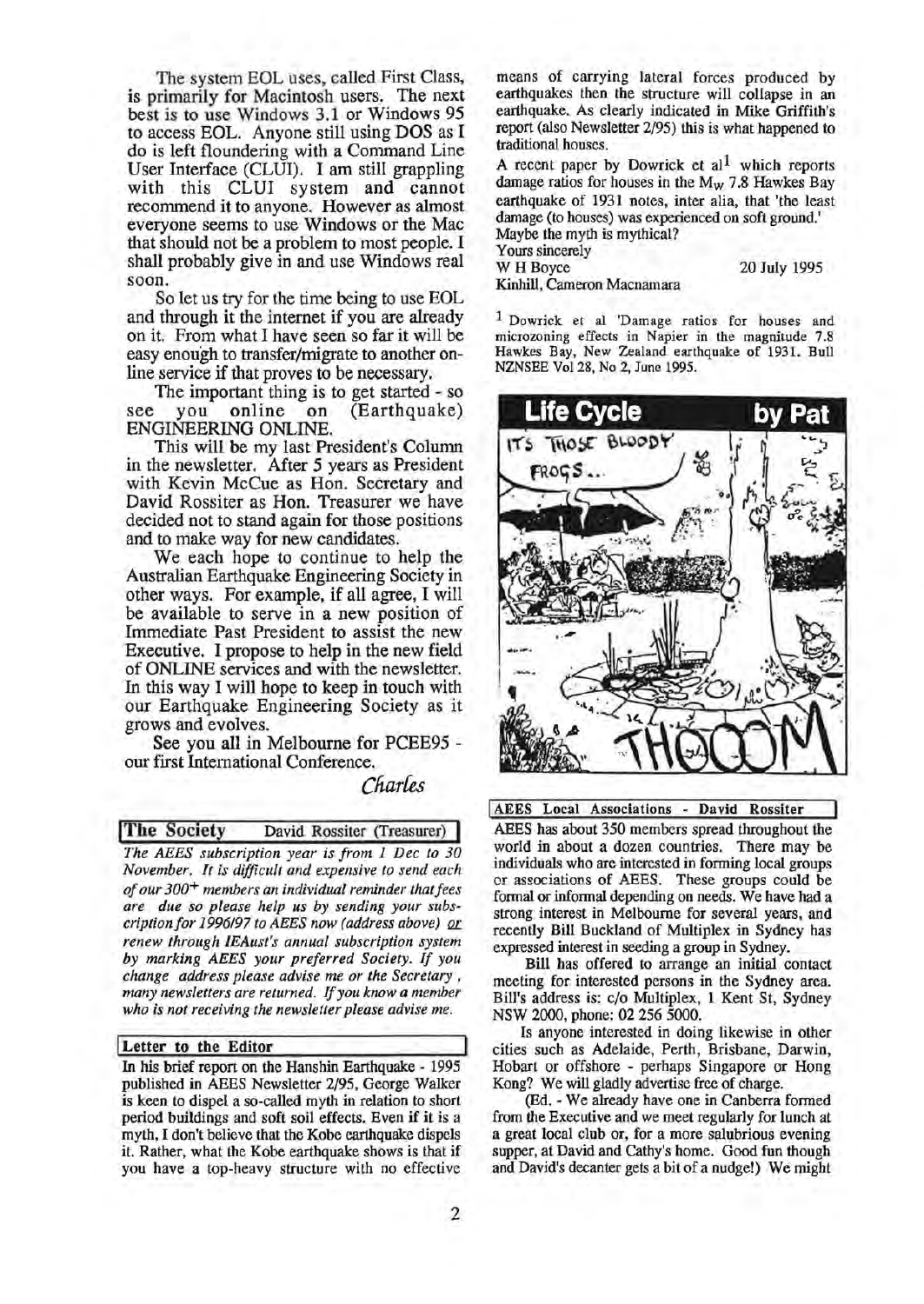extend this next year when the new executive is installed - if other Canberrans are interested.

#### **AEES** Conference Proceedings

You can keep informed about the latest developments in Earthquake Engineering and Engineering Seismology in Australia by ordering the Proceedings<sup>\*</sup> (\$30.00 plus \$5 post and packaging in Australia).

Back issues of '92 and '93 Proceedings: are available at the PCEE for the special PCEE price of \$15 and \$25 respectively.

\* Kevin McCue, GPO Box 378, Canberra ACT 2601)

#### Earthquakes and Faults in Mongolia Kevin McCue

The recent Kobe earthquake had devastating consequences for structures and foundations not designed to resist such intense and long duration shaking. The crustal fracture which caused this earthquake was between 30 and 50 km as indicated by the distribution of aftershocks though the observed surface rupture was only about 9 km long.

By comparison the rupture surfaces of the 1968 Meckering WA and 1988 Tennant Creek earthquakes were more than 30 km long.

The duration of strong shaking near the fault is determined by the time taken for the rupture to propagate from the point of initiation (the focus) to the furthest end of the fault. The rupture velocity is, like the P and S wave velocities, a property of the material and is always less than the shear wave velocity in the crustal rockmass which is near 3 km/s.

What then must the shaking have been like during M8<sup>+</sup> earthquakes on 9 July 1905 and 4 December 1957 in Mongolia, where the mapped faults extend for more than 300 and 250km respectively? AEES members, Kevin McCue and Gary Gibson, and Kevin's partner Sonja Lenz, a soils scientist, joined an International Field Workshop on the Active Faults of Western Mongolia from 14 - 30 August 1995 organised by the Mongolian Academy of Sciences.

With a changing economy and rapidly developing infrastructure, the Mongolian Government is understandably concerned about the possible effects of further large earthquakes. Dr Ganzorig, head of the Informatics Centre, gathered a group of international experts from diverse disciplines to study parts of the faults so as to advise the Government on further detailed research programs which would help resolve earthquake engineering problems such as: what is the recurrence interval of these large earthquakes? and what would be the effect on modem Russian-built buildings in Ulaan Baatar.

Dr Peter Molnar from MIT, an expert on the seismicity and tectonics of Mongolia, assisted Bayasgalan from the Informatics Centre to organise the fieldwork and discussion sessions. More than half the participants were earthquake geologists, Prof Bob Yeats from Oregon State Uni (USA), Dr Herve Philip from Montpelier (Fr), Dr David Schwartz and Dr Carol Prentice from the USGS, Dr Kelvin Berryman IGNS (NZ), Dr Tom Rockwell and Dr Jim Dolan from the US and Dr Carlos Costa from Argentina. Dr Tom Hanks (USGG) is a seismologist cum tectonicist and Prof Bob McColl and Dr Bastian Koopmans (NL) geographers. There were several other soil scientists, Dr Ezra Zilberman and Dr Rivka Amit with expertise in dating soil horizons and faults in arid regions of Israel and Dr Erik Brown (Fr) a specialist in peeling and dating carbonate concretions in arid regions.

Mongolia does not straddle plate boundaries but with its recent earthquake activity could it be called intraplate like Australia? The major fault zones form three sides of a rhombus around the uplifted dome of central Mongolia. The seismicity of the eastern side of the rhombus either will not happen, happened prior to 1800, or is pending. Tom Hanks suggested the name continental deformation zones for those regions which are neither clearly interplate nor clearly midplate and which would include places like Kobe Japan and most of China and Mianmar. The Eastern US which most would rate intraplate has also suffered M8+ earthquakes in the past 400 years.

We walked part of the faults each day, most impressive were the 6m high shutter ridges formed during strike-slip faulting in a hilly terrain, and as well preserved in the Gobi desert as if they had occurred last week. Whilst the morphology was that of a left-lateral strike-slip fault, there were several conjugate thrust fault segments as long and as high as the Meckering scarp. The fine structure of mole tracks (pressure ridges) and tension cracks between the enechelon strike-slip segments of the 1967 Mogod fault were also still clearly visible and positioned just where Reidel fractures should be.

Debate in the field raged hotly back and forth - an observation and theory - a counter theory and supporting alternative observations. Samples were collected for dating and a short trench dug for sampling, logging and dating. We were lucky enough to see an exposed camel bone which was labelled and tucked into one of Dave Schwartz's dilly bags. At the end of the day the consensus view was that whilst there was evidence of previous faulting, the average slip rate was probably more like 1mm/yr than the accepted estimate of 10mm/yr. Several promising projects were identified for future collaboration to improve this estimate. The possibility for post graduate training of Mongolian geoscientists in Australia is being explored.

Can we, and should we use these earthquakes as a worst case scenario for Australia? If such large earthquakes had occurred in geologically Recent times would they have produced such large fault scarps? and would these have been observed and brought to our notice? There has been no systematic search for Recent faults in Australia, those that have been identified were discovered accidently by geologists mapping ancient rocks for mineral exploration. Perhaps it is time we looked at and more actively studied the prehistoric faults that we do know about.

Reminder: 1995 AEES AGM, Melbourne Uni, PCEE venue, Seminar Room 2, Tuesday 21 November, 5:40 to 6:40 pm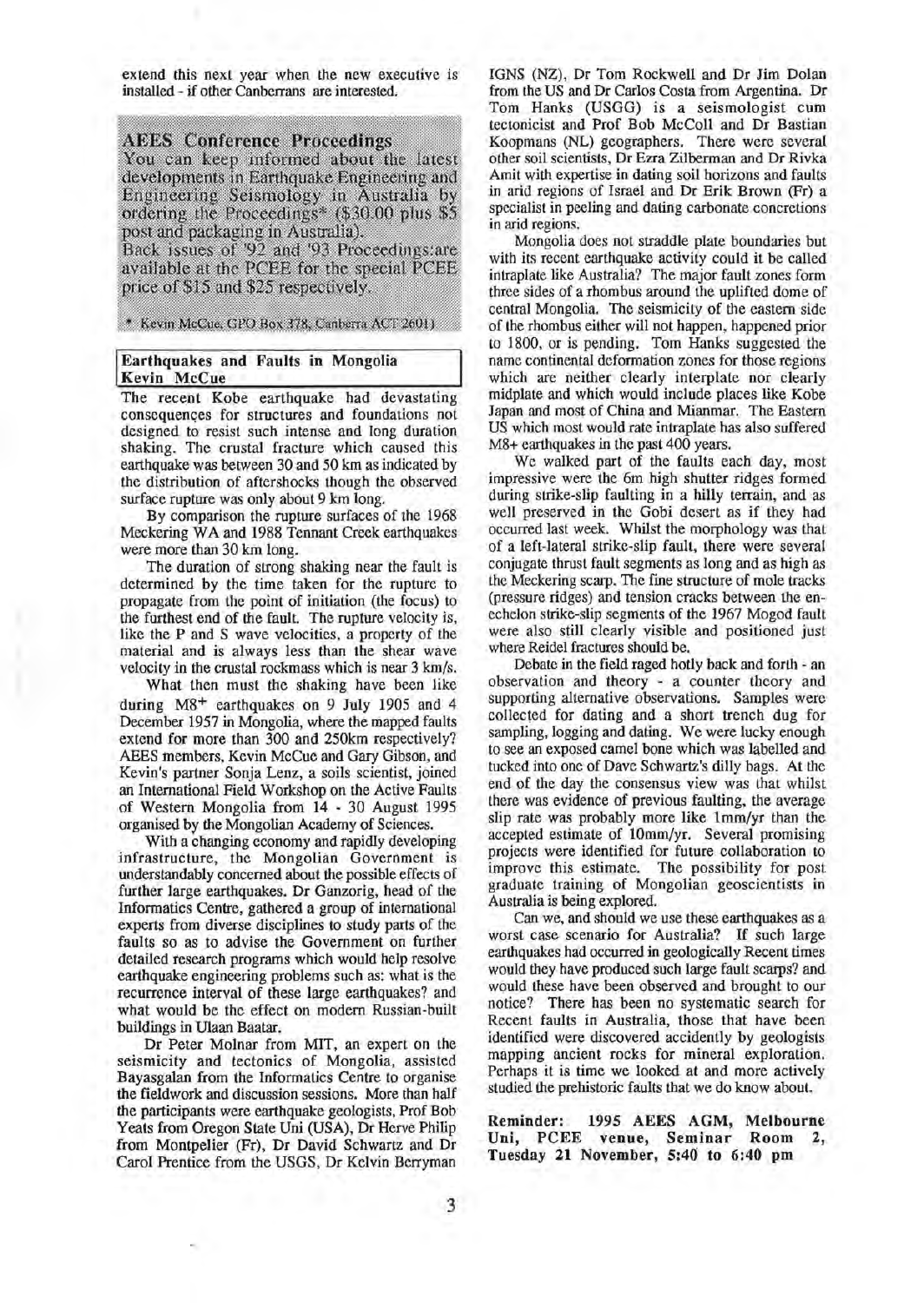Standards Australia and Standards New Zealand have called the first meeting to harmonise the separate Australian and New Zealand Loading Codes into a single Code. This meeting will be held in Melbourne prior to the PCEE. To know what others are doing in regions of similar tectonics, we have included the following article from the July 1995 NCEER Bulletin.

# **Geotechnical and Seismological Aspects of New York Seismic Code Provisions**

# *byK. Jacob*

*This article describes geotechnical and seismological factors which were considered while developing seismic provisions for inclusion into building codes for both New York State and New York City. The draft seismic provisions for New York State have been presented at public hearings throughout the state and are now in a "receipt of comment" phase. The New York City seismic provisions have been signed into law (Local Law 17195) and will take effect in February 1996 (seeNCEER Bulletin, Volume 9, Number 2, pg. 17). Questions and comments should be directed to Klaus Jacob at (914) 365-8440.* 

New York State is located in a region of moderate seismicity. For instance, since 1884, four earthquakes with magnitudes between about M=5 and M=5.5 have occurred in the state, and many smaller earthquakes are recorded every year. The greater New York City area alone can expect, on average, one magnitude M=5 earthquake about once every 100 years (the last such event occurred in 1884). The most seismically active regions in the state lie in the Adirondacks and near the Canadian border regions along the St. Lawrence River, followed by the New York City and Buffalo/Niagara/ Attica regions. Based on geological considerations and comparison to geologically similar regions elsewhere, the possibility that magnitudes as high as  $M=7$  may occur cannot be excluded for some regions of the state, including those offshore on the adjacent Atlantic coast shelf. This possibility for M>6 earthquakes exists despite the fact that in the short historic record (about 300 years), no larger earthquakes have occurred in the state. But larger events have historically occurred along the Atlantic coast both north and south of New York and in adjacent Canada.

The ground motions associated with earthquakes in the eastem U.S. differ distinctly from ground motions in the westem U.S. in several important ways. Eastern earthquakes tend to release higher rock stresses compared to their western counterparts, thereby causing the ground motions to contain more high-frequency energy. The ground motion shaking is felt more intensely in the eastern U.S. over larger distances because the Earth's crust and its rocks transmit seismic waves more efficiently, especially at high frequencies. This stronger shaking, especially at shorter periods and over larger distances is caused by the fact that the crustal rocks in the eastem U.S. tend to be older, more competent, and less riddled with seismically active faults, when compared to generally

younger California rocks along the tectonically active San Andreas fault system.

Other differences relate to the geological near-surface conditions: very competent, hard rocks have been exposed at the surface in many regions of the eastern U.S. ever since glaciers retreated from the area about 10,000 years ago. In or near lakes, river valleys and coastal estuaries, very soft sediments have been deposited since glacial times, sometimes almost directly onto the exposed, hard bedrock formations. The contrasts in stiffness between the soft soils and hard rocks often create extreme conditions for frequencyselective amplification of ground motions. On soft-soil sites, ground motions with periods shorter than 0.3 seconds tend to be attenuated (diminished in amplitude), and those with longer periods (>0.3 seconds) are often amplified, sometimes by factors up to *5* or 8. Finally, liquefaction of cohesionless soils, such as sands and silts, can be expected for smaller earthquakes and over larger distances in the eastern U.S. than in the western U.S.

The combined seismological-geotechnical information, some of it collected only in recent years, was carefully considered when reviewing whether the seismic provisions of the Uniform Building Code (UBC), which was used as the primary reference code, needed any modifications. The new seismic information from the eastern U.S. affects seismic load factors, seismic design-spectral shapes, spectral site coefficients for amplification of ground motions on soil sites, and liquefaction potential of soil sites. Accordingly, some of the seismic loads and soil parameters had to be modified from those quoted in the referenced UBC.

The main seismological-geotechnical features of the New York seismic code provisions are:

The proposed design ground motions are intended, as a first order approximation, to represent ground motions expected to have a 90% probability of not being exceeded in 50 years, corresponding to an average recurrence period of about 500 years. This implies a 10% chance that the motions (and corresponding seismic loads) may be exceeded in 50 years. These values are only estimated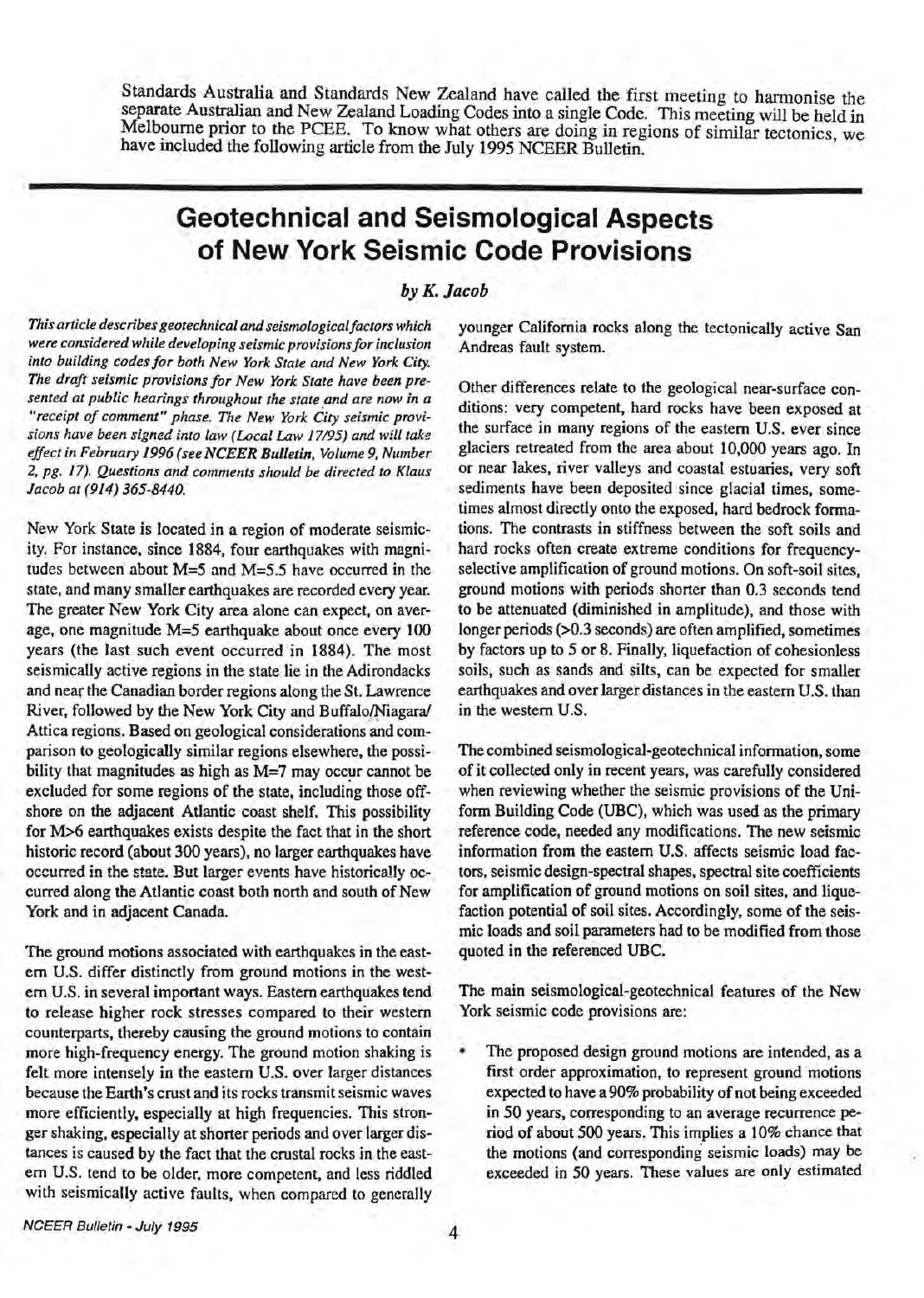#### *(Continued from Page 19)*

targets that can vary slightly across the state, from soil to rock site conditions. With the occurrence of future seismic events, new information may come to light that may require that these estimates be updated periodically. Since the code represents only minimum requirements, some building owners may opt to seek greater protection by choosing design options capable of resisting ground motions and design forces higher than those outlined in the code.

- The seismic code provisions allow the design ground motions to be used either from code prescribed design spectra, or based on site-specific investigations.
- The entire state of New York is divided into four seismic zone catagories (A, B, C, and D) as shown in figure 1. The four catagories are associated with seismic zone factors Z, whose related peak ground acceleration values vary from 0.09, 0.12, 0.15 to 0.18 g, for zones A to D, respectively. For example, New York City is located in seismic zone C, with a seismic zone factor Z=O.l5.
- Five rock and soil classes, SO to S4, apply. These can be determined using the standard soil classification schemes in conjunction with standard penetration test (SPT) blow counts and shear wave velocities for rock. The soil profiles need to be defined from geotechnical information generally to depths of 100 feet or less below grade.
- The five classes of rock and soil profiles are associated



Figure 1: Seismic Zoning Map for New York State Seismic Building Code

NCEER Bulletin - July 1995

hard rock, to S4=2.5 for the softest soils; thus the code allows for a maximum site amplification of S4/S0=3.75 between soft soils and hard rock. This is a higher ratio than used in most previous U.S. seismic codes that in the past have often failed to realistically quantify the observed differences in ground motions between soft soil and hard rock sites. The site factors thus reduce the codeprescribed seismic loads for structures founded on the hardest rocks, and introduce load penalties for structures founded on the softest soil sites, in accordance with sitedependent damage patterns observed globally during many past earthquakes.

• A liquefaction screening test has been included for sites containing water-saturated non-cohesive soils in the upper 50 feet. These soil profiles are identified based on geotechnical borings that measure SPT blow counts. Two separate criteria for liquefaction screening are used; one applies to buildings that belong to ordinary occupancy categories, and a more stringent one applies to more important buildings in special occupancy categories.

The geotechnical/seismic data and other types of information used to modify the code provisions and seismic loads are believed to reflect the current level of know ledge of seismic and geotechnical processes in the eastern U.S. Nevertheless, it must be kept in mind that the information used is based on a limited number of observations. Also, there is no guarantee that the limited past seismic experience can be used as an unequivocal guide to the future behavior of earthquakes in this region. The resulting design motions and seismic loads are believed to adequately represent the seismic and geotechnical conditions for New York, and for the targeted ground motion recurrence period of about 500 years. Therefore, the design motions should provide a nearly uniform and balanced level of protection between the different seismic zones and greatly differing soil and rock conditions that exist in New York.

But, as has already been stated, the provisions represent only minimum requirements. Owners and developers interested in added seismic protection for their structures are not prevented from using more severe ground motions than those specified as minimum conditions in the code. As a guide, it is estimated that doubling the code-specified minimum ground motions changes their average recurrence period by a factor of five, from about 500 to about 2,500 years, and the corresponding non-exceedance probability from about 90% in 50 years to about 90% in 250 years.